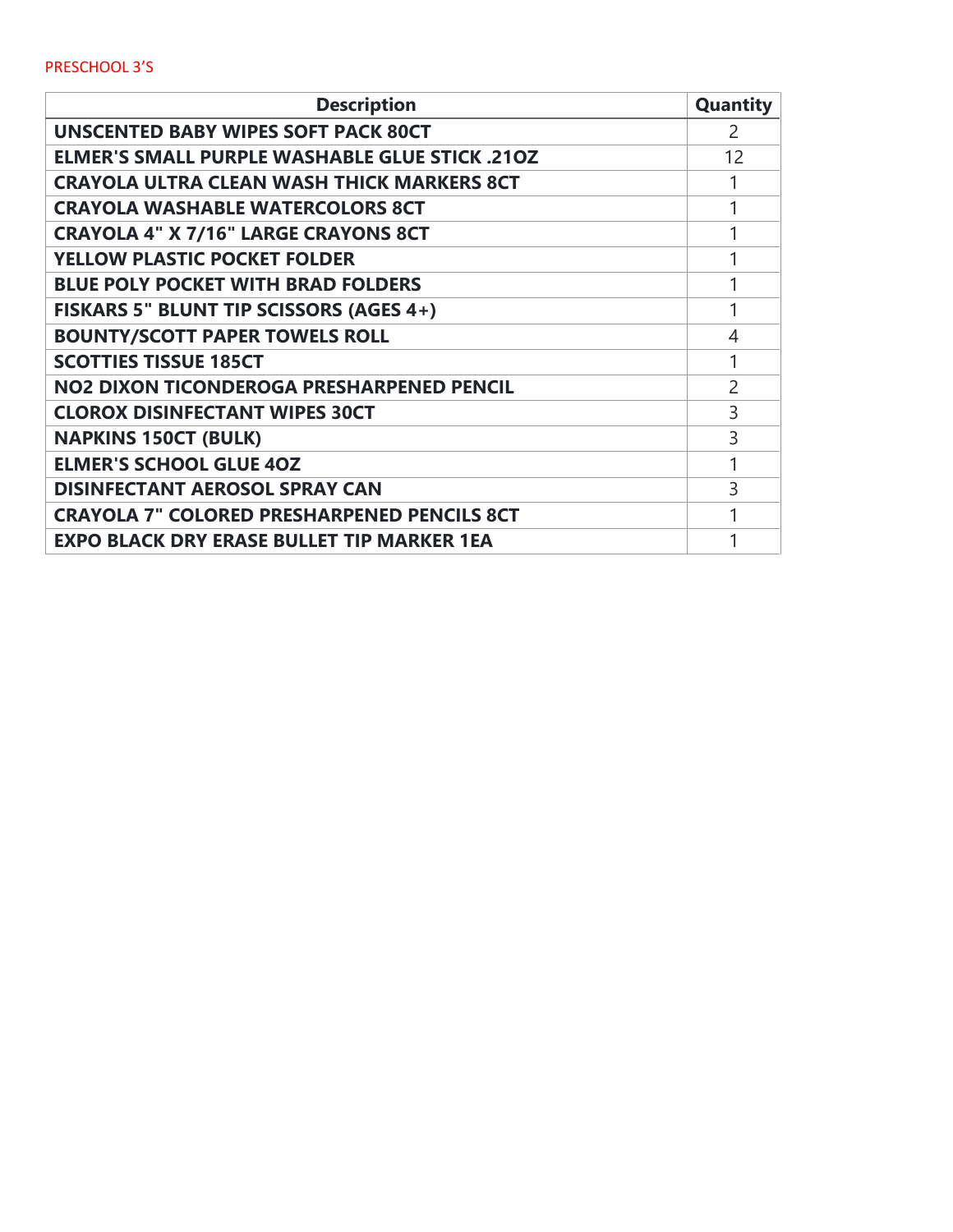| <b>Description</b>                                    | <b>Quantity</b> |
|-------------------------------------------------------|-----------------|
| <b>EXPO BLACK DRY ERASE BULLET TIP MARKER 1EA</b>     | 2               |
| <b>ELMER'S SMALL PURPLE WASHABLE GLUE STICK .210Z</b> | 12              |
| <b>ELMER'S SCHOOL GLUE 40Z</b>                        | 1               |
| <b>CRAYOLA ULTRA CLEAN WASH THICK MARKERS 8CT</b>     | 1               |
| <b>CRAYOLA WASH THIN TIP CLASSIC MARKERS 8CT</b>      | 1               |
| <b>CRAYOLA WASHABLE WATERCOLORS 8CT</b>               | 1               |
| <b>CRAYOLA CRAYONS 24CT</b>                           | 1               |
| YELLOW PLASTIC POCKET FOLDER W/ 3 HOLES               | 1               |
| <b>RED POLY POCKET WITH BRAD FOLDERS</b>              | $\mathbf{1}$    |
| <b>BLUE POCKET AND BRAD FOLDER</b>                    | 1               |
| <b>FISKARS 5" POINTED TIP SCISSORS (AGES 4+)</b>      | 1               |
| <b>CRAYOLA 7" COLORED PRESHARPENED PENCILS 8CT</b>    | 1               |
| <b>BOUNTY/SCOTT PAPER TOWELS ROLL</b>                 | 4               |
| <b>SCOTTIES TISSUE 185CT</b>                          | 1               |
| <b>UNSCENTED BABY WIPES SOFT PACK 80CT</b>            | 2               |
| <b>CLOROX DISINFECTANT WIPES 30CT</b>                 | 3               |
| <b>NAPKINS 150CT (BULK)</b>                           | 3               |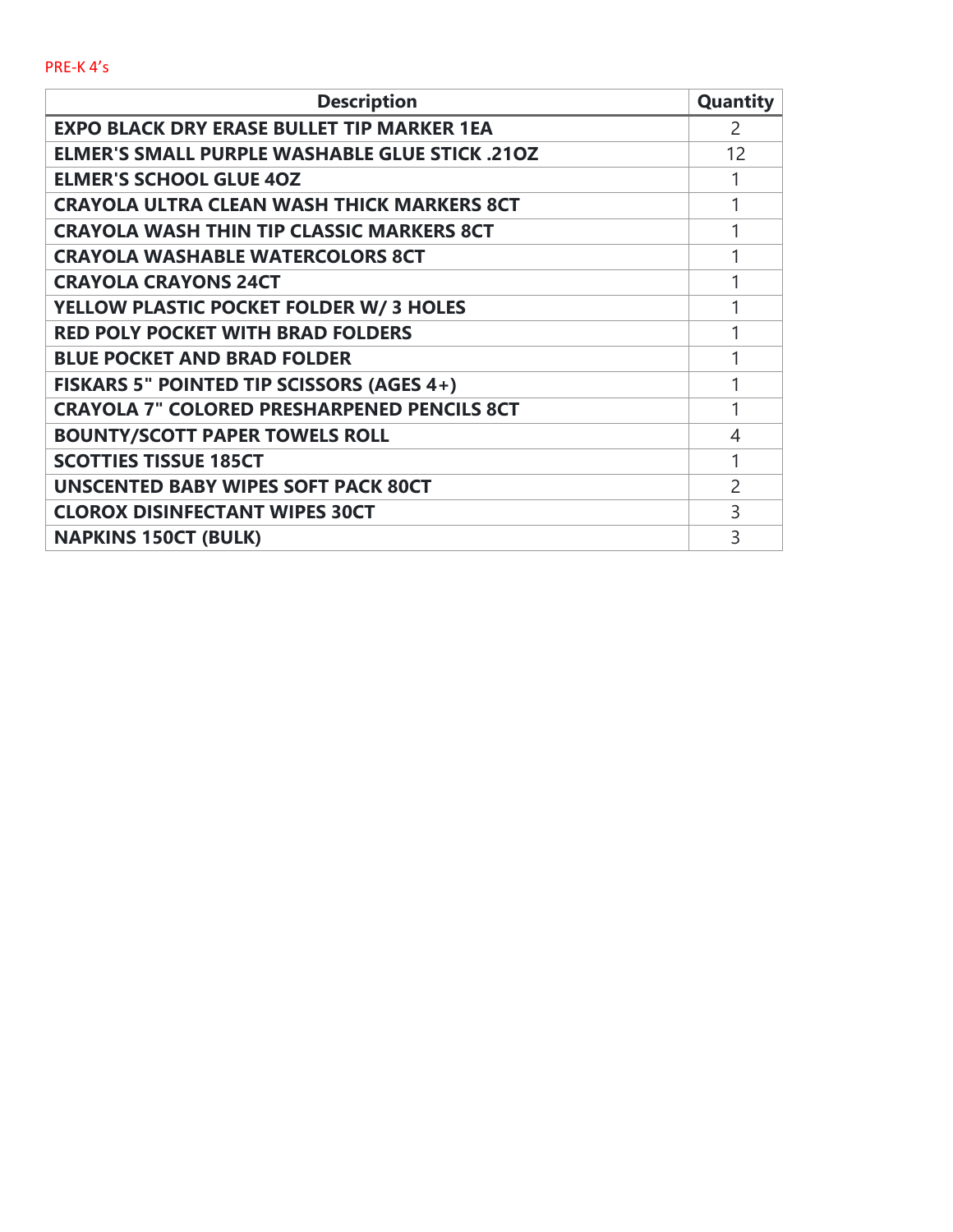| <b>Description</b>                                    | <b>Quantity</b> |
|-------------------------------------------------------|-----------------|
| <b>1SUB WIDE RULED SPIRAL NON PERF BLUE 70CT</b>      | 1               |
| <b>1SUB WIDE RULED SPIRAL NON PERF RED 70CT</b>       | 1               |
| <b>1SUB WIDE RULED SPIRAL NON PERF GREEN 70CT</b>     | 1               |
| <b>1SUB WIDE RULED SPIRAL NON PERF YELLOW 70CT</b>    | 1               |
| <b>BOUNTY/SCOTT PAPER TOWELS ROLL</b>                 | 3               |
| <b>CRAYOLA WASHABLE WATERCOLORS 8CT</b>               | $\mathbf{1}$    |
| <b>CRAYOLA 7" COLORED PRESHARPENED PENCILS 12CT</b>   | $\overline{2}$  |
| <b>MEAD 5 STAR POLY BLUE 2 POCKET FOLDER W/HOLES</b>  | 1               |
| <b>MEAD 5 STAR POLY RED 2 POCKET FOLDER W/HOLES</b>   | 1               |
| <b>MEAD 5 STAR POLY GREEN 2 POCKET FOLDER W/HOLES</b> | 1               |
| <b>YELLOW POLY POCKET WITH BRAD FOLDERS</b>           | 1               |
| <b>ELMER'S WASHABLE 22G WHITE GLUE STICK .770Z</b>    | 20              |
| <b>FISKARS 5" POINTED TIP SCISSORS (AGES 4+)</b>      | 1               |
| <b>EXPO BLACK DRY ERASE FINE TIP MARKER 1EA</b>       | 8               |
| <b>ASST PLASTIC SCHOOL BOX 8.5X5.75X2.5</b>           | 1               |
| NO2 DIXON TICONDEROGA PRESHARPENED PENCIL             | 24              |
| <b>CRAYOLA ULTRA CLEAN WASH THICK MARKERS 8CT</b>     | $\overline{2}$  |
| <b>CRAYOLA CRAYONS 24CT</b>                           | 5               |
| <b>CLOROX DISINFECTANT WIPES 30CT</b>                 | 3               |
| <b>BOX OF RECLOSABLE GALLON ZIP BAGS 20CT</b>         | 1               |
| <b>PURPLE POLY POCKET WITH BRAD FOLDERS</b>           | 1               |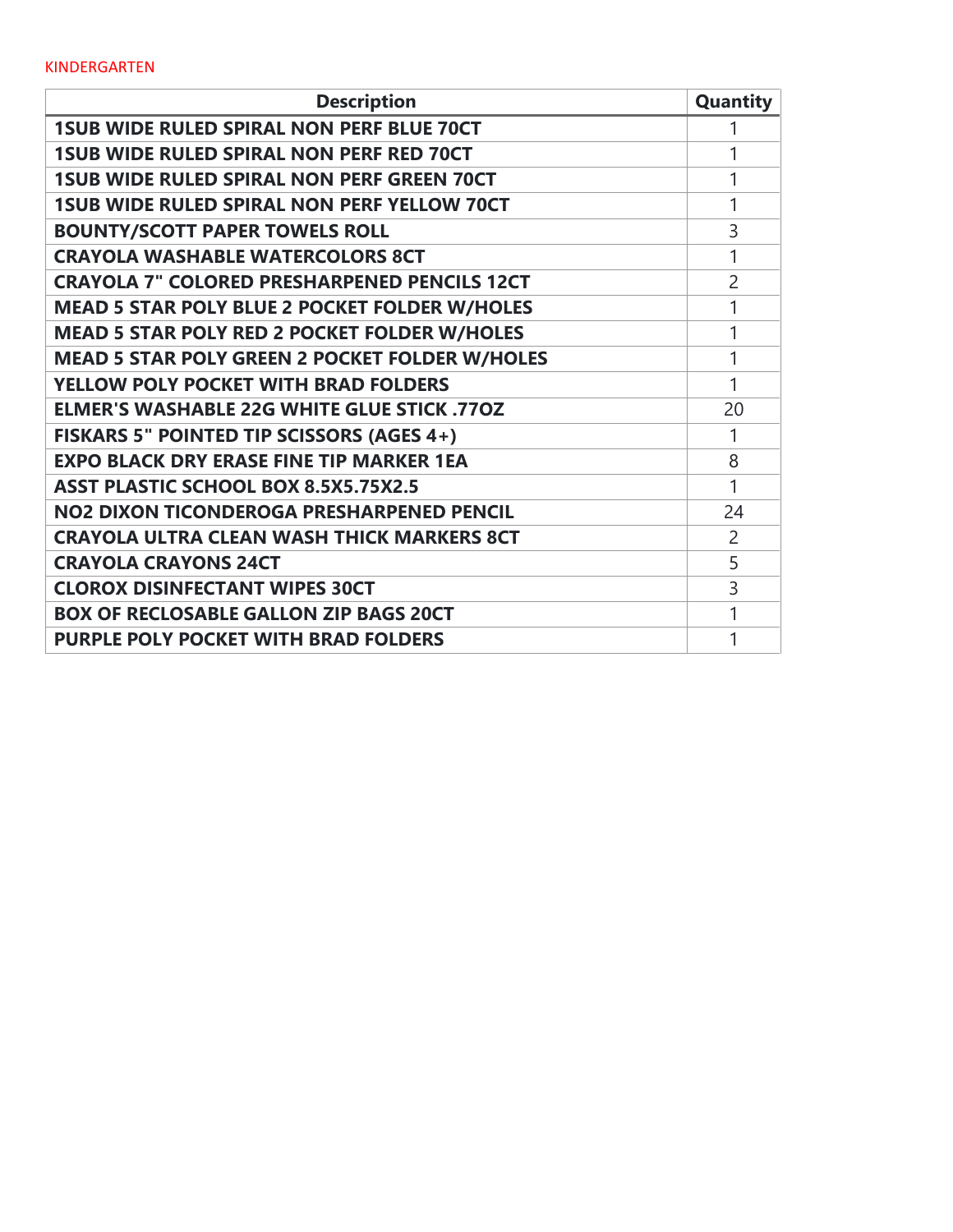| <b>Description</b>                                      | Quantity       |
|---------------------------------------------------------|----------------|
| <b>CLOROX DISINFECTANT WIPES 30CT</b>                   | $\overline{2}$ |
| <b>UNSCENTED BABY WIPES SOFT PACK 80CT</b>              | $\overline{2}$ |
| <b>BOUNTY/SCOTT PAPER TOWELS ROLL (BULK)</b>            | $\overline{2}$ |
| <b>SCOTTIES TISSUE 185CT</b>                            | $\mathbf{1}$   |
| <b>CRAYOLA 7" COLORED PRESHARPENED PENCILS 24CT</b>     | $\mathbf{1}$   |
| <b>MARBLE STORY COMP BOOK RED BASELINE 100CT</b>        | $\overline{2}$ |
| <b>1SUB WIDE RULED GREEN SPIRAL PERF NOTEBOOK 70CT</b>  | $\overline{2}$ |
| <b>1SUB WIDE RULED PURPLE SPIRAL PERF NOTEBOOK 70CT</b> | $\overline{2}$ |
| <b>1SUB WIDE RULED RED SPIRAL PERF NOTEBOOK 70CT</b>    | $\overline{2}$ |
| <b>3X3 HIGHLAND YELLOW STICKY NOTES 1PAD 100SHTS</b>    | $\mathbf{1}$   |
| <b>CRAYOLA CRAYONS 24CT</b>                             | $\overline{2}$ |
| <b>FISKARS 5" POINTED TIP SCISSORS (AGES 4+)</b>        | $\mathbf{1}$   |
| NO2 DIXON TICONDEROGA PRESHARPENED PENCIL               | 24             |
| <b>LATEX FREE PENCIL CAP ERASERS 6PK</b>                | $\mathbf{1}$   |
| PINK BEVEL ERASER (LATEX FREE)                          | $\overline{4}$ |
| <b>BLUE POLY POCKET WITH BRAD FOLDERS</b>               | $\overline{2}$ |
| <b>RED POLY POCKET WITH BRAD FOLDERS</b>                | $\overline{2}$ |
| <b>GREEN POLY POCKET WITH BRAD FOLDERS</b>              | $\overline{2}$ |
| <b>YELLOW POLY POCKET WITH BRAD FOLDERS</b>             | $\overline{2}$ |
| <b>PURPLE POLY POCKET WITH BRAD FOLDERS</b>             | $\mathbf{1}$   |
| <b>CRAYOLA ULTRA CLEAN WASH THICK MARKERS 8CT</b>       | $\overline{2}$ |
| <b>EXPO BLACK DRY ERASE FINE TIP MARKER 1EA</b>         | 10             |
| 12" 1/16" STANDARD/METRIC PLASTIC RULER                 | $\mathbf{1}$   |
| <b>6" STANDARD &amp; METRIC PLASTIC RULER</b>           | $\mathbf{1}$   |

**ADDITION FLASH CARDS 3 1/8 X 4 5/8 0-10** 1 **SUBTRACTION FLASH CARDS 3 1/8 X 4 5/8 0-10** 1 **1SUB WIDE RULED YELLOW SPIRAL PERF NOTEBOOK 70CT** 2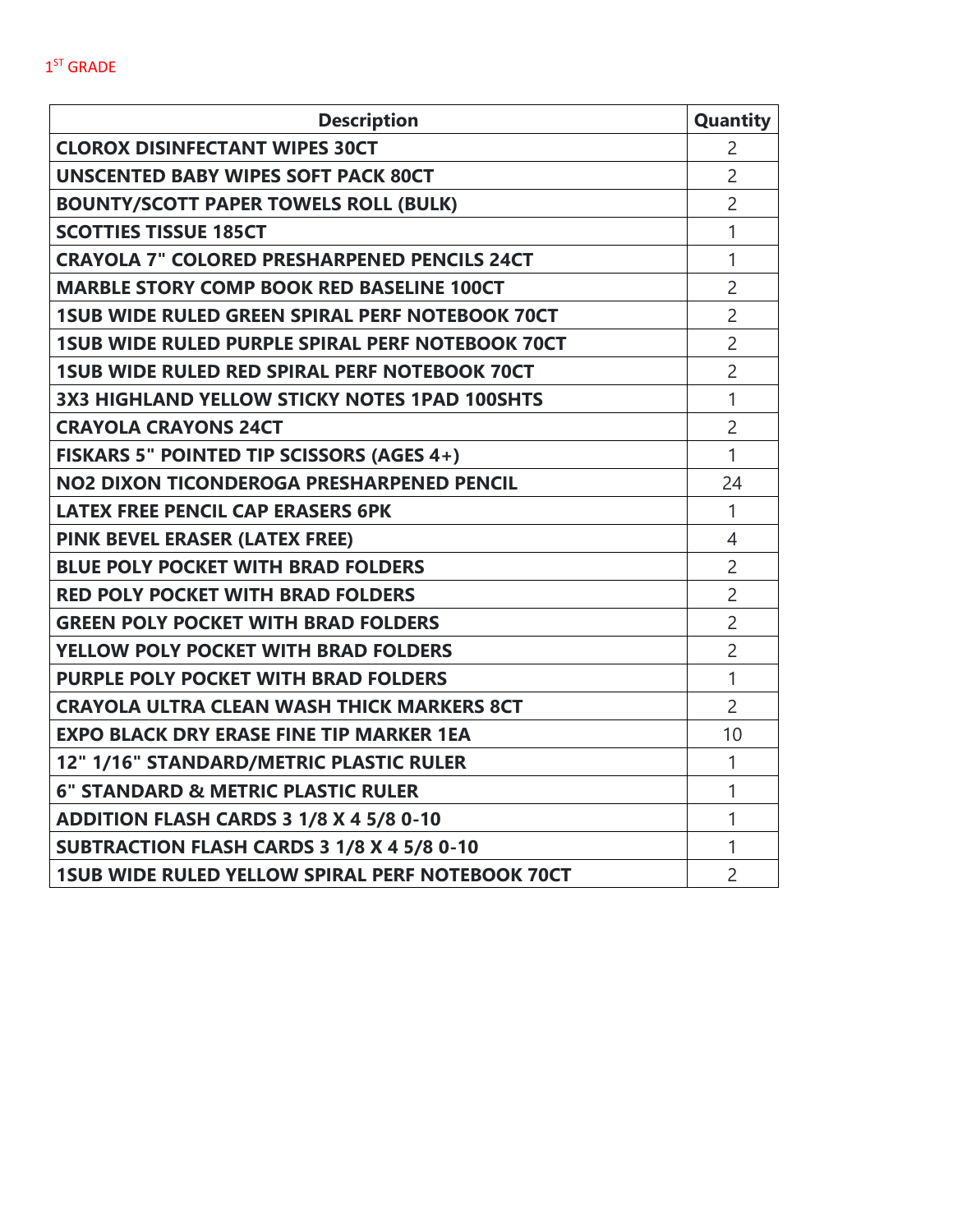2 ND GRADE

| <b>Description</b>                                     | Quantity       |
|--------------------------------------------------------|----------------|
| <b>BOUNTY/SCOTT PAPER TOWELS ROLL</b>                  | 1              |
| <b>UNSCENTED BABY WIPES SOFT PACK 80CT</b>             | $\overline{2}$ |
| <b>SCOTTIES TISSUE 185CT</b>                           | $\mathbf{1}$   |
| 3X3 HIGHLAND YELLOW STICKY NOTES 1PAD 100SHTS          | 1              |
| <b>BIC RED MED STICK PEN</b>                           | 4              |
| 3/4" X 650" SCOTCH MAGIC TAPE W/DISPENSER              | 1              |
| STAEDTLER METAL SHARPENER W/RECEPTACLE                 | 1              |
| <b>CRAYOLA CRAYONS 24CT</b>                            | 1              |
| <b>CRAYOLA ULTRA CLEAN WASH THICK MARKERS 8CT</b>      | 1              |
| <b>CRAYOLA WASH THIN TIP CLASSIC MARKERS 8CT</b>       | 1              |
| NO2 DIXON TICONDEROGA PRESHARPENED PENCIL              | 36             |
| <b>PINK BEVEL ERASER (LATEX FREE)</b>                  | 4              |
| <b>ELMER'S SMALL PURPLE WASHABLE GLUE STICK .210Z</b>  | 8              |
| <b>MEAD PRIMARY RULED MARBLE COMP BOOK 100CT</b>       | 3              |
| <b>MEAD 5 STAR POLY BLUE 2 POCKET FOLDER W/HOLES</b>   | 1              |
| <b>MEAD 5 STAR POLY RED 2 POCKET FOLDER W/HOLES</b>    | $\overline{2}$ |
| <b>MEAD 5 STAR POLY GREEN 2 POCKET FOLDER W/HOLES</b>  | 1              |
| MEAD 5 STAR POLY WHITE 2 POCKET FOLDER W/HOLES         | 1              |
| <b>MEAD 5 STAR POLY PURPLE 2 POCKET FOLDER W/BRADS</b> | 1              |
| <b>FISKARS 5" POINTED TIP SCISSORS (AGES 4+)</b>       | 1              |
| <b>EXPO BLACK DRY ERASE BULLET TIP MARKER 1EA</b>      | 8              |
| 12" 1/16" STANDARD/METRIC PLASTIC RULER                | 1              |
| <b>ELMER'S SCHOOL GLUE 40Z</b>                         | 1              |
| <b>FLUORESCENT YELLOW HIGHLIGHTER</b>                  | $\overline{2}$ |
| <b>MEAD 5 STAR POLY BLACK 2 POCKET FOLDER W/HOLES</b>  | 1              |
| <b>DISINFECTING WIPES 35CT - NOT FOR SKIN</b>          | 3              |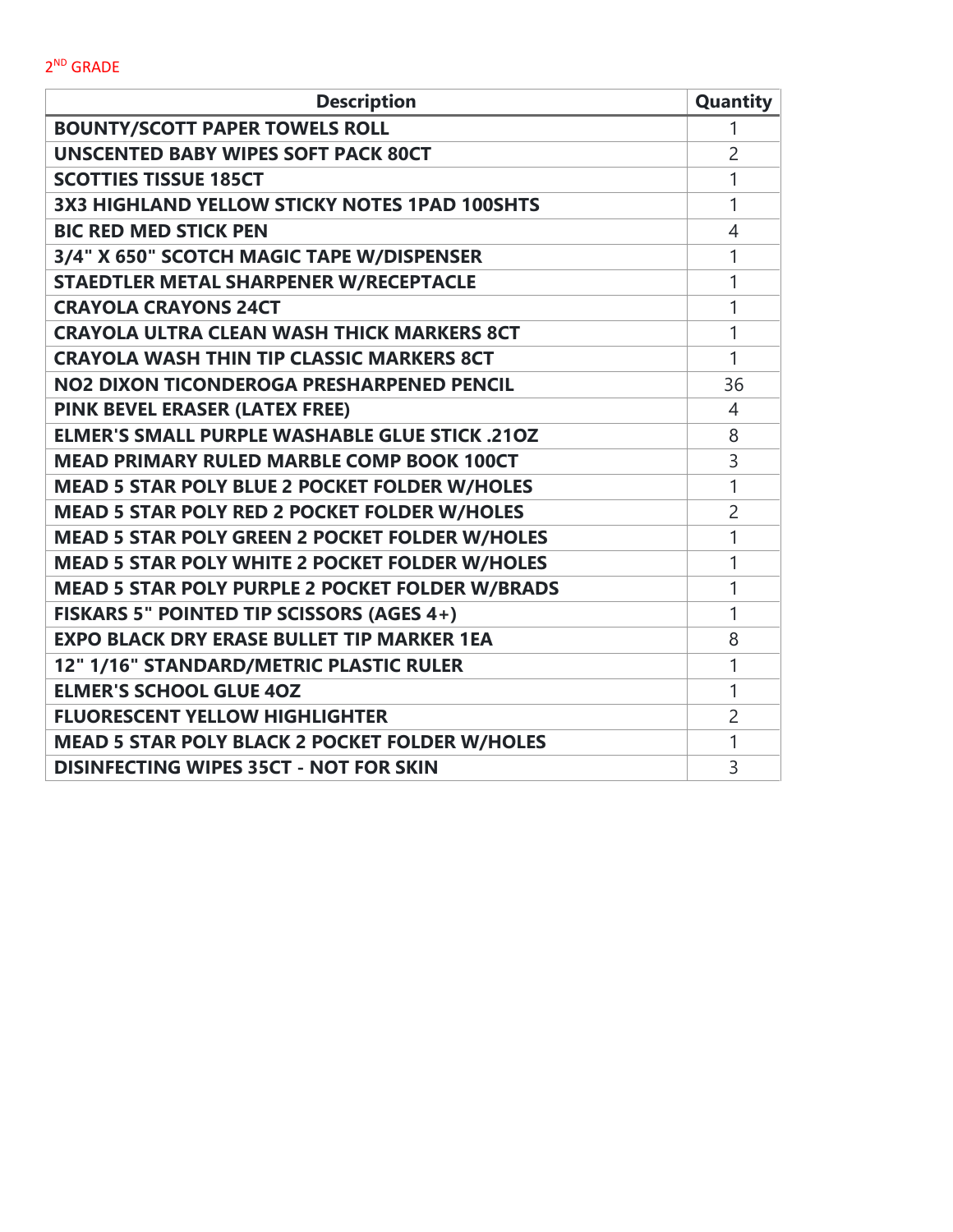3 RD GRADE

| <b>Description</b>                                    | <b>Quantity</b> |
|-------------------------------------------------------|-----------------|
| <b>BOUNTY/SCOTT PAPER TOWELS ROLL</b>                 | $\overline{2}$  |
| <b>SCOTTIES TISSUE 185CT</b>                          | 3               |
| <b>BIC RED MED STICK PEN</b>                          | $\overline{2}$  |
| <b>WIDE RULED BLACK MARBLE COMP BOOK 100CT</b>        | $\overline{2}$  |
| <b>1SUB WIDE RULED SPIRAL NON PERF BLUE 70CT</b>      | $\mathbf{1}$    |
| <b>1SUB WIDE RULED SPIRAL NON PERF RED 70CT</b>       | $\overline{2}$  |
| <b>1SUB WIDE RULED SPIRAL NON PERF YELLOW 70CT</b>    | $\overline{2}$  |
| NO2 DIXON TICONDEROGA PRESHARPENED PENCIL             | 60              |
| <b>BLUE PLASTIC POCKET FOLDER</b>                     | $\mathbf{1}$    |
| <b>RED PLASTIC POCKET FOLDER</b>                      | $\overline{2}$  |
| <b>GREEN PLASTIC POCKET FOLDER W/3 HOLES</b>          | 1               |
| <b>YELLOW PLASTIC POCKET FOLDER</b>                   | 1               |
| <b>ORANGE PLASTIC POCKET FOLDER</b>                   | 1               |
| <b>FISKARS 5" POINTED TIP SCISSORS (AGES 4+)</b>      | $\overline{2}$  |
| <b>CRAYOLA 7" COLORED PRESHARPENED PENCILS 24CT</b>   | 1               |
| <b>CRAYOLA ULTRA CLEAN WASH THICK MARKERS 8CT</b>     | 1               |
| <b>CRAYOLA CRAYONS 24CT</b>                           | 1               |
| PINK BEVEL ERASER (LATEX FREE)                        | $\overline{2}$  |
| 12" 1/16" STANDARD/METRIC PLASTIC RULER               | 1               |
| <b>EXPO BLACK DRY ERASE BULLET TIP MARKER 1EA</b>     | 4               |
| <b>FLUORESCENT YELLOW HIGHLIGHTER</b>                 | $\overline{2}$  |
| <b>ELMER'S SMALL PURPLE WASHABLE GLUE STICK .210Z</b> | 6               |
| <b>3X5 RULED WHITE INDEX CARDS 100CT</b>              | $\overline{2}$  |
| <b>CLOROX DISINFECTANT WIPES 30CT</b>                 | 3               |
| <b>WATERLESS HAND SANITIZER 80Z WITH PUMP</b>         | 1               |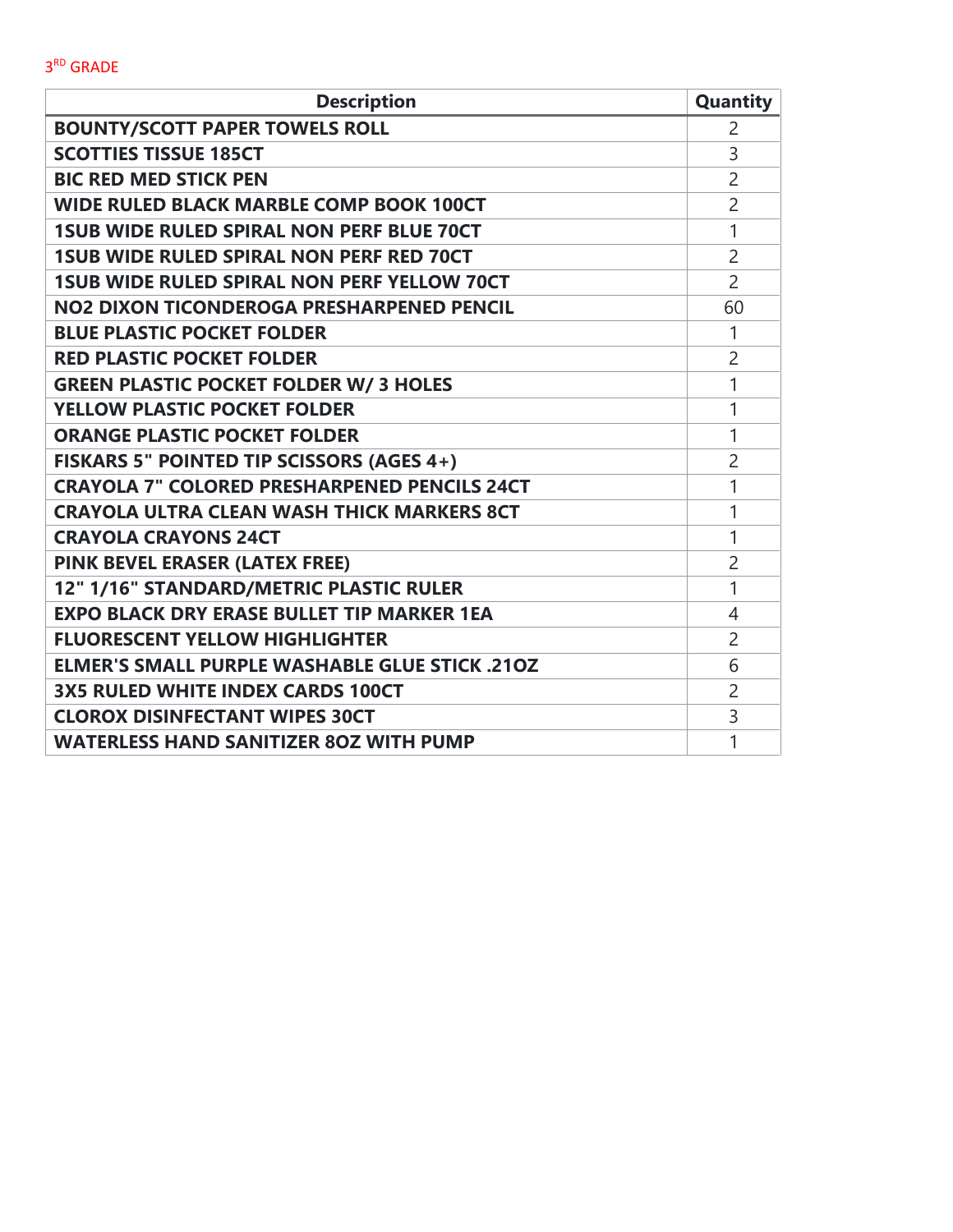| <b>Description</b>                                  | Quantity       |
|-----------------------------------------------------|----------------|
| <b>SCOTTIES TISSUE 185CT</b>                        | 2              |
| <b>DISINFECTING WIPES 35CT - NOT FOR SKIN</b>       | $\overline{2}$ |
| <b>BIC BLUE MED STICK PEN</b>                       | 1              |
| <b>BIC RED MED STICK PEN</b>                        | $\overline{2}$ |
| NO2 DIXON TICONDEROGA PRESHARPENED PENCIL           | 36             |
| <b>ELMER'S SCHOOL GLUE 40Z</b>                      | 1              |
| <b>ELMER'S WASHABLE PURPLE GLUE STICK .770Z</b>     | $\overline{2}$ |
| <b>FLUORESCENT YELLOW HIGHLIGHTER</b>               | $\overline{2}$ |
| <b>EXPO BLACK DRY ERASE CHISEL TIP MARKER 1EA</b>   | $\overline{2}$ |
| <b>FISKARS 5" POINTED TIP SCISSORS (AGES 4+)</b>    | 1              |
| <b>CRAYOLA 7" COLORED PRESHARPENED PENCILS 24CT</b> | 1              |
| <b>CRAYOLA ULTRA CLEAN WASH THICK MARKERS 8CT</b>   | 1              |
| <b>CRAYOLA CRAYONS 24CT</b>                         | 1              |
| 12" 1/16" STANDARD/METRIC PLASTIC RULER             | 1              |
| <b>1SUB WIDE RULED SPIRAL NON PERF BLUE 70CT</b>    | 1              |
| <b>1SUB WIDE RULED SPIRAL NON PERF RED 70CT</b>     | 1              |
| <b>1SUB WIDE RULED SPIRAL NON PERF GREEN 70CT</b>   | 1              |
| <b>1SUB WIDE RULED SPIRAL NON PERF YELLOW 70CT</b>  | 1              |
| WIDE RULE PURPLE MARBLE COMPOSITION BOOK 100CT      | 1              |
| <b>WIDE RULED BLACK MARBLE COMP BOOK 100CT</b>      | $\overline{2}$ |
| <b>BLUE POCKET ONLY FOLDER</b>                      | 1              |
| <b>RED POCKET ONLY FOLDER</b>                       | 1              |
| <b>GREEN POCKET ONLY FOLDER</b>                     | 1              |
| <b>YELLOW POCKET ONLY FOLDER</b>                    | 1              |
| <b>PURPLE POCKET ONLY FOLDER</b>                    | 1              |
| <b>BLACK POCKET ONLY FOLDER</b>                     | 1              |
| <b>ORANGE PLASTIC POCKET FOLDER</b>                 |                |
| ZIPLOC/GLAD SANDWICH ZIP BAGS 40CT BOX              | 1              |
| <b>BOUNTY/SCOTT PAPER TOWELS ROLL</b>               | $\overline{2}$ |
| <b>3X5 RULED WHITE INDEX CARDS 100CT</b>            | 1              |
| <b>WIDE RULE 8X10.5 FILLER PAPER 120CT</b>          | $\overline{2}$ |
| STAEDTLER METAL SHARPENER W/RECEPTACLE              | 1              |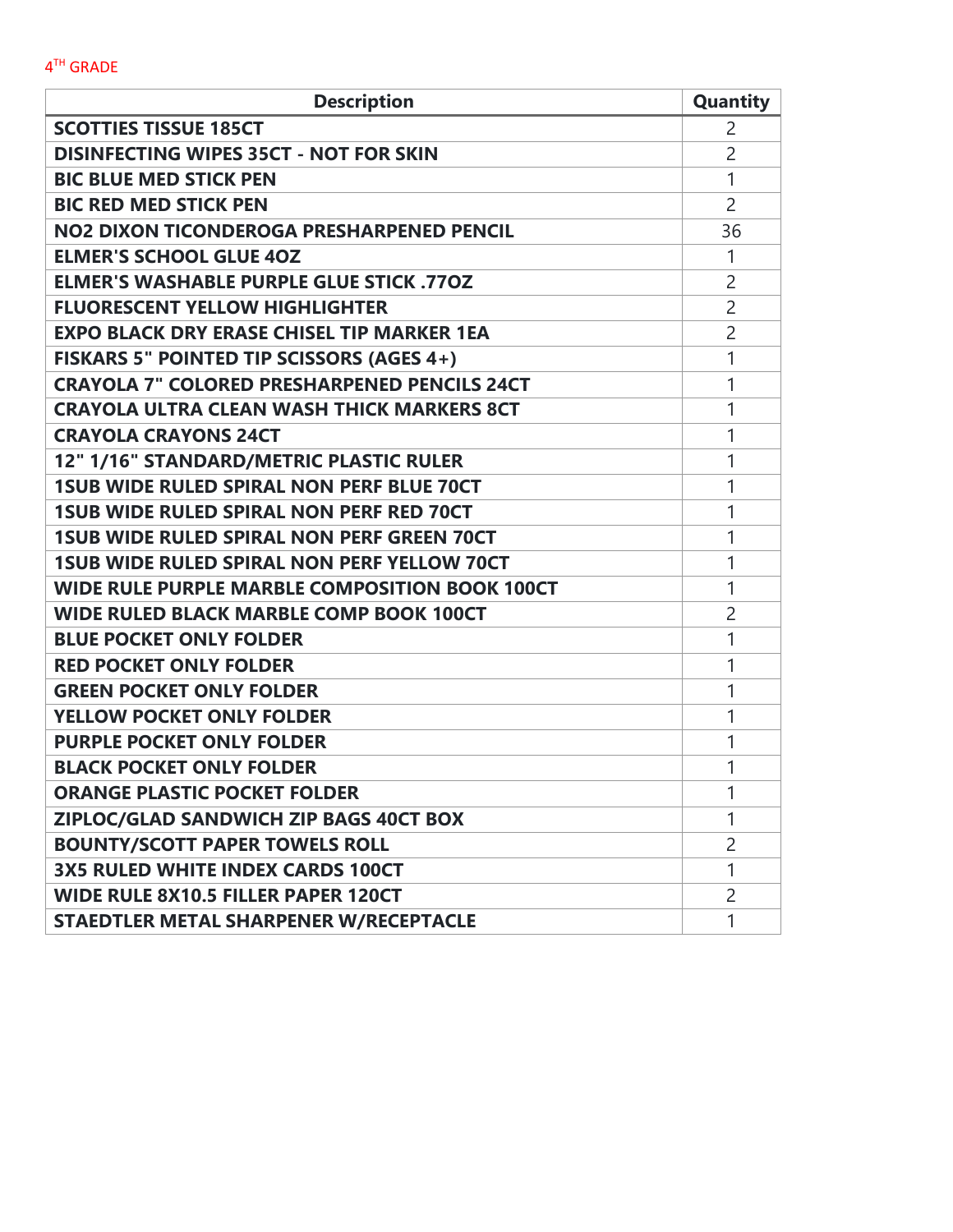| <b>Description</b>                                      | <b>Quantity</b> |
|---------------------------------------------------------|-----------------|
| <b>BOUNTY/SCOTT PAPER TOWELS ROLL</b>                   | $\overline{2}$  |
| <b>SCOTTIES TISSUE 185CT</b>                            | $\overline{2}$  |
| <b>UNSCENTED BABY WIPES SOFT PACK 80CT</b>              | $\overline{4}$  |
| <b>REG. PENCIL SHARPENER W/ RECEPTACLE</b>              | 1               |
| <b>BLUE POCKET ONLY FOLDER</b>                          | 1               |
| <b>RED POCKET ONLY FOLDER</b>                           | 1               |
| <b>GREEN POCKET ONLY FOLDER</b>                         | 1               |
| <b>YELLOW POCKET ONLY FOLDER</b>                        | 1               |
| <b>PURPLE POCKET ONLY FOLDER</b>                        | 1               |
| NO2 DIXON TICONDEROGA PRESHARPENED PENCIL               | 48              |
| <b>BIC BLUE MED STICK PEN</b>                           | 6               |
| <b>BIC RED MED STICK PEN</b>                            | $\overline{4}$  |
| <b>FLUORESCENT YELLOW HIGHLIGHTER</b>                   | $\overline{2}$  |
| <b>CRAYOLA CRAYONS 24CT</b>                             | 1               |
| <b>CRAYOLA WASH THIN TIP CLASSIC MARKERS 8CT</b>        | 1               |
| <b>CRAYOLA 7" COLORED PRESHARPENED PENCILS 12CT</b>     | 1               |
| ELMER'S WASHABLE PURPLE GLUE STICK .770Z                | $\overline{2}$  |
| <b>3X5 RULED WHITE INDEX CARDS 100CT</b>                | 1               |
| <b>WIDE RULE 8X10.5 FILLER PAPER 120CT</b>              | $\overline{2}$  |
| <b>FISKARS 5" POINTED TIP SCISSORS (AGES 4+)</b>        | 1               |
| <b>EXPO BLACK DRY ERASE BULLET TIP MARKER 1EA</b>       | 4               |
| <b>1" BLACK VIEW VINYL BINDER</b>                       | 1               |
| <b>ASSORTED INSERT INDEX PAPER DIVIDERS 5TAB</b>        | 1               |
| <b>BLUE PLASTIC POCKET FOLDER W/ 3 HOLES</b>            | 1               |
| <b>ORANGE POCKET ONLY FOLDER</b>                        | 1               |
| 1SUB WIDE RULED SPIRAL NON PERF RED 70CT                | 1               |
| <b>1SUB WIDE RULED YELLOW SPIRAL PERF NOTEBOOK 70CT</b> | 1               |
| <b>1SUB WIDE RULED PURPLE SPIRAL PERF NOTEBOOK 70CT</b> | 1               |
| <b>GRAY POCKET ONLY FOLDER</b>                          | $\overline{2}$  |
| <b>DISINFECTING WIPES 35CT - NOT FOR SKIN</b>           | 3               |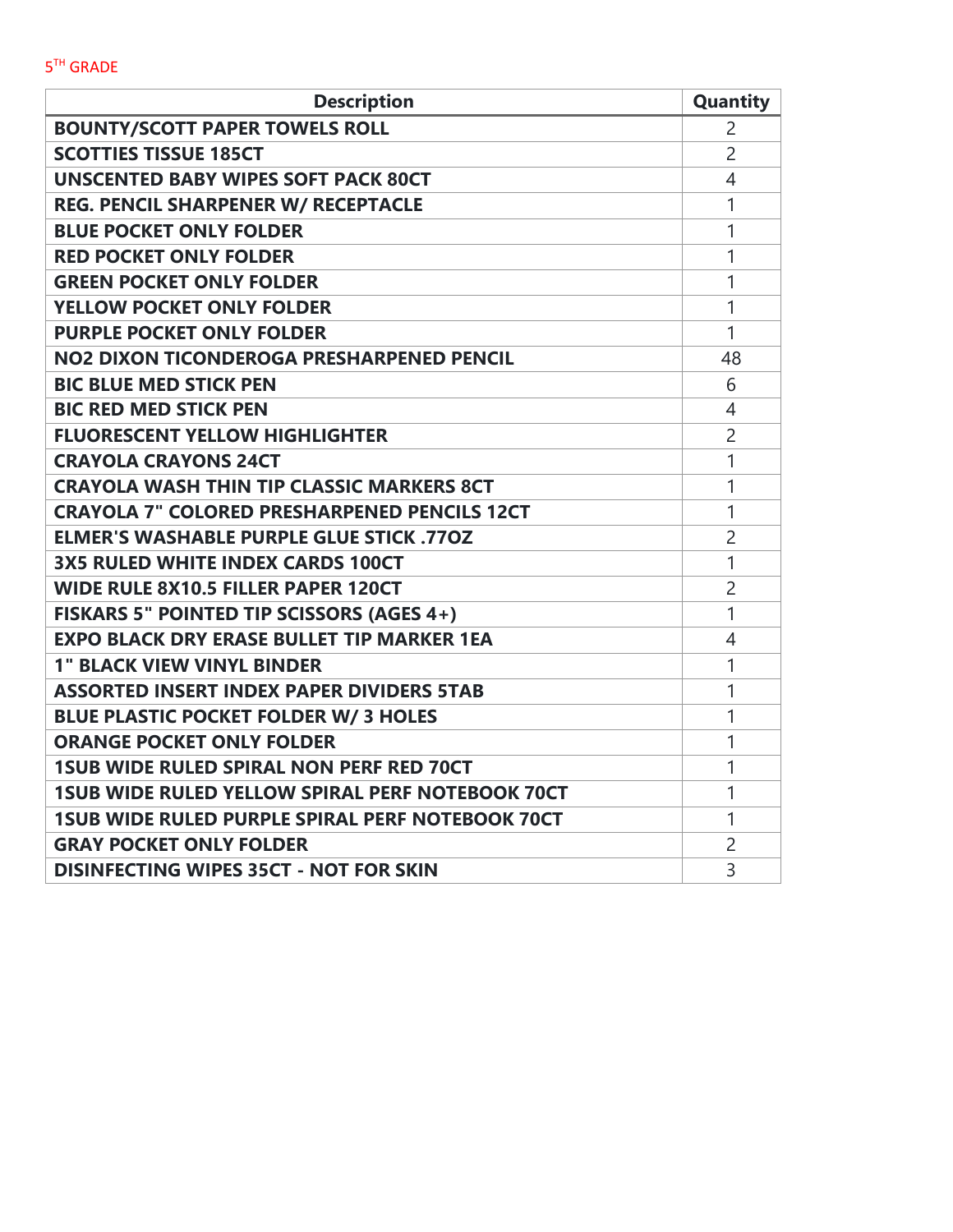| <b>Description</b>                                   | Quantity       |
|------------------------------------------------------|----------------|
| <b>SCOTTIES TISSUE 185CT</b>                         | $\overline{2}$ |
| <b>BOUNTY/SCOTT PAPER TOWELS ROLL</b>                | $\overline{2}$ |
| <b>CRAYOLA 7" COLORED PRESHARPENED PENCILS 12CT</b>  | $\overline{2}$ |
| <b>ELMER'S WASHABLE PURPLE GLUE STICK .770Z</b>      | 4              |
| <b>EXPO BLACK DRY ERASE CHISEL TIP MARKER 1EA</b>    | $\overline{4}$ |
| <b>COLLEGE RULED BLACK MARBLE COMP BOOK 100CT</b>    | 3              |
| 5STAR 3SUB COLLEGE RULE POLY SPIRAL W/PKTS 150CT     | 1              |
| <b>COLLEGE RULED 8X10.5 FILLER PAPER 150CT</b>       | 1              |
| <b>1" WHITE VIEW VINYL BINDER</b>                    | $\overline{2}$ |
| <b>ASSORTED INSERT INDEX PAPER DIVIDERS 5TAB</b>     | 1              |
| <b>SHARPIE ASST ACCENT HIGHLIGHTERS 6CT</b>          | 1              |
| <b>CRAYOLA ULTRA CLEAN WASH THICK MARKERS 8CT</b>    | 1              |
| NO2 DIXON TICONDEROGA PRESHARPENED PENCIL            | 24             |
| <b>BIC BLACK MED STICK PEN</b>                       | 12             |
| <b>BIC RED MED STICK PEN</b>                         | 6              |
| <b>BIC BLUE MED STICK PEN</b>                        | 12             |
| FISKARS 6" POINTED STUDENT SCISSORS (AGES 8+)        | 1              |
| 3X3 HIGHLAND YELLOW STICKY NOTES 1PAD 100SHTS        | 3              |
| <b>3X5 RULED WHITE INDEX CARDS 100CT</b>             | $\overline{2}$ |
| <b>6" PROTRACTOR - CLEAR</b>                         | 1              |
| <b>CENTIMETER SQUARE GRAPH FILLER PAPER 25CT</b>     | 1              |
| <b>BLUE POLY POCKET WITH BRAD FOLDERS</b>            | 1              |
| <b>LARGE PINK PEARL/CARNATION ERASER</b>             | 1              |
| <b>4X6 ASST RULED INDEX CARDS 100CT</b>              | 1              |
| <b>1SUB COLLEGE RULE GREEN SPIRAL NOTEBOOK 100CT</b> | 1              |
| <b>INK JOY RETRACTABLE FASHION PENS 8CT</b>          | 1              |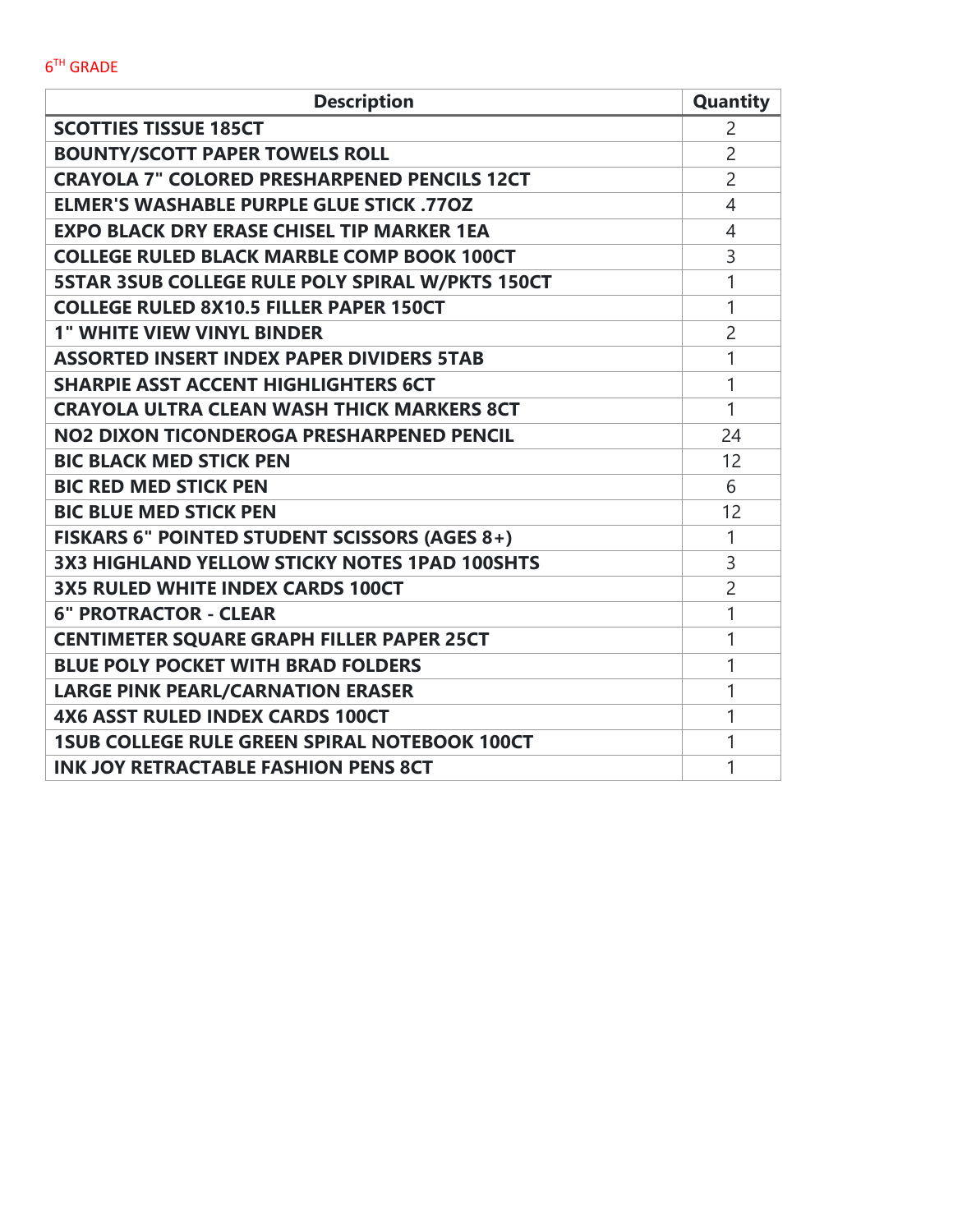7<sup>th</sup> GRADE

| <b>Description</b>                                      | <b>Quantity</b> |
|---------------------------------------------------------|-----------------|
| <b>XEROGRAPHIC COPY PAPER REAM (BULK)</b>               | 1               |
| <b>FISKARS 7" SCISSORS (AGES 12+)</b>                   | 1               |
| <b>CRAYOLA 7" COLORED PRESHARPENED PENCILS 12CT</b>     | $\overline{2}$  |
| <b>EXPO BLACK DRY ERASE CHISEL TIP MARKER 1EA</b>       | $\overline{2}$  |
| <b>BOUNTY/SCOTT PAPER TOWELS ROLL (BULK)</b>            | $\overline{2}$  |
| 1" WHITE VIEW VINYL BINDER                              | 1               |
| <b>ASSORTED INSERT INDEX PAPER DIVIDERS 5TAB</b>        | 1               |
| 3X3 HIGHLAND YELLOW STICKY NOTES 1PAD 100SHTS           | 3               |
| <b>ELMER'S WASHABLE PURPLE GLUE STICK .770Z</b>         | 4               |
| <b>5STAR 3SUB COLLEGE RULE POLY SPIRAL W/PKTS 150CT</b> | 1               |
| <b>COLLEGE RULED BLACK MARBLE COMP BOOK 100CT</b>       | $\overline{2}$  |
| <b>SHARPIE ASST ACCENT HIGHLIGHTERS 6CT</b>             | 1               |
| <b>COLLEGE RULED 8X10.5 FILLER PAPER 150CT</b>          | 1               |
| <b>CRAYOLA ULTRA CLEAN WASH THICK MARKERS 8CT</b>       | 1               |
| NO2 DIXON TICONDEROGA PRESHARPENED PENCIL               | 24              |
| <b>BIC BLACK MED STICK PEN</b>                          | 12              |
| <b>BIC RED MED STICK PEN</b>                            | 6               |
| <b>BIC BLUE MED STICK PEN</b>                           | 12              |
| <b>3X5 RULED WHITE INDEX CARDS 100CT</b>                | 3               |
| <b>SCOTTIES TISSUE 185CT</b>                            | $\overline{2}$  |
| <b>CENTIMETER SQUARE GRAPH FILLER PAPER 25CT</b>        | 1               |
| <b>BLUE POLY POCKET WITH BRAD FOLDERS</b>               | 1               |
| <b>GREEN POLY POCKET WITH BRAD FOLDERS</b>              | 1               |
| <b>6" PROTRACTOR - CLEAR</b>                            | $\mathbf{1}$    |
| <b>4X6 ASST RULED INDEX CARDS 100CT</b>                 |                 |
| <b>1988 COLLEGE RULE GREEN SPIRAL NOTEBOOK 100CT</b>    | 1               |
| <b>LARGE PINK PEARL/CARNATION ERASER</b>                | 1               |
| 36 X 48 WHITE ECONOBOARD (BULK)                         | 1               |
| <b>INK JOY RETRACTABLE FASHION PENS 8CT</b>             | 1               |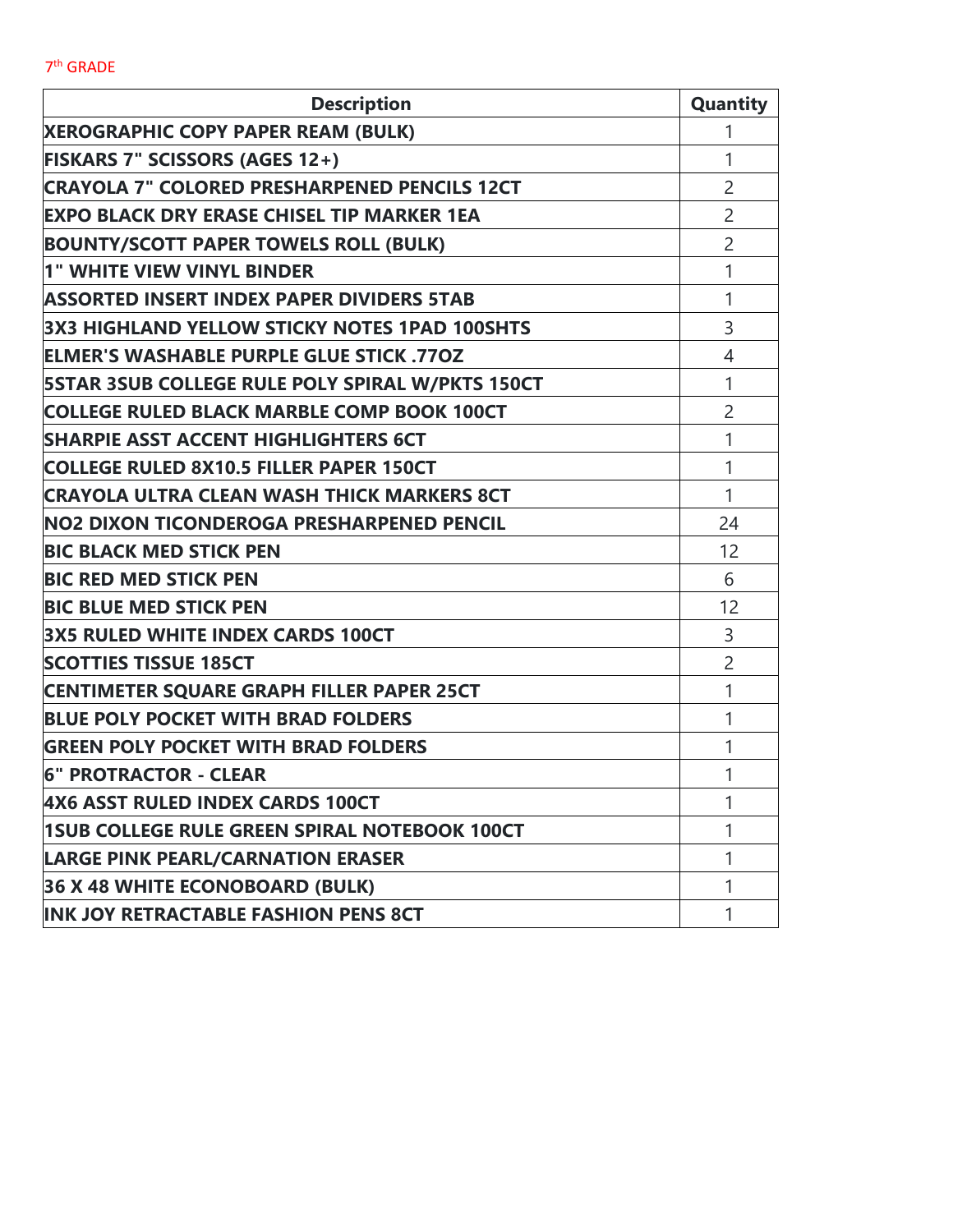8<sup>th</sup> GRADE

| <b>Description</b>                                      | <b>Quantity</b> |
|---------------------------------------------------------|-----------------|
| <b>FISKARS 7" SCISSORS (AGES 12+)</b>                   | 1               |
| <b>SCOTTIES TISSUE 185CT</b>                            | $\overline{2}$  |
| <b>CRAYOLA 7" COLORED PRESHARPENED PENCILS 12CT</b>     | $\overline{2}$  |
| <b>BOUNTY/SCOTT PAPER TOWELS ROLL (BULK)</b>            | $\overline{2}$  |
| <b>EXPO BLACK DRY ERASE CHISEL TIP MARKER 1EA</b>       | $\overline{2}$  |
| <b>XEROGRAPHIC COPY PAPER REAM (BULK)</b>               | 1               |
| <b>ELMER'S WASHABLE PURPLE GLUE STICK .770Z</b>         | $\overline{4}$  |
| <b>5STAR 3SUB COLLEGE RULE POLY SPIRAL W/PKTS 150CT</b> | 1               |
| <b>COLLEGE RULED BLACK MARBLE COMP BOOK 100CT</b>       | $\overline{2}$  |
| 1" WHITE VIEW VINYL BINDER                              | $\overline{2}$  |
| <b>ASSORTED INSERT INDEX PAPER DIVIDERS 5TAB</b>        | 1               |
| <b>SHARPIE ASST ACCENT HIGHLIGHTERS 6CT</b>             | 1               |
| <b>COLLEGE RULED 8X10.5 FILLER PAPER 150CT</b>          | 1               |
| <b>CRAYOLA ULTRA CLEAN WASH THICK MARKERS 8CT</b>       | 1               |
| NO2 DIXON TICONDEROGA PRESHARPENED PENCIL               | 24              |
| <b>BIC BLACK MED STICK PEN</b>                          | 12              |
| <b>BIC RED MED STICK PEN</b>                            | 6               |
| <b>BIC BLUE MED STICK PEN</b>                           | 12              |
| 3X3 HIGHLAND YELLOW STICKY NOTES 1PAD 100SHTS           | 3               |
| <b>3X5 RULED WHITE INDEX CARDS 100CT</b>                | 1               |
| <b>CENTIMETER SQUARE GRAPH FILLER PAPER 25CT</b>        | 1               |
| <b>BLUE POLY POCKET WITH BRAD FOLDERS</b>               | 1               |
| <b>GREEN POLY POCKET WITH BRAD FOLDERS</b>              |                 |
| <b>6" PROTRACTOR - CLEAR</b>                            | 1               |
| <b>LARGE PINK PEARL/CARNATION ERASER</b>                |                 |
| <b>4X6 ASST RULED INDEX CARDS 100CT</b>                 | 1               |
| <b>1SUB COLLEGE RULE GREEN SPIRAL NOTEBOOK 100CT</b>    | 1               |
| <b>INK JOY RETRACTABLE FASHION PENS 8CT</b>             | 1               |